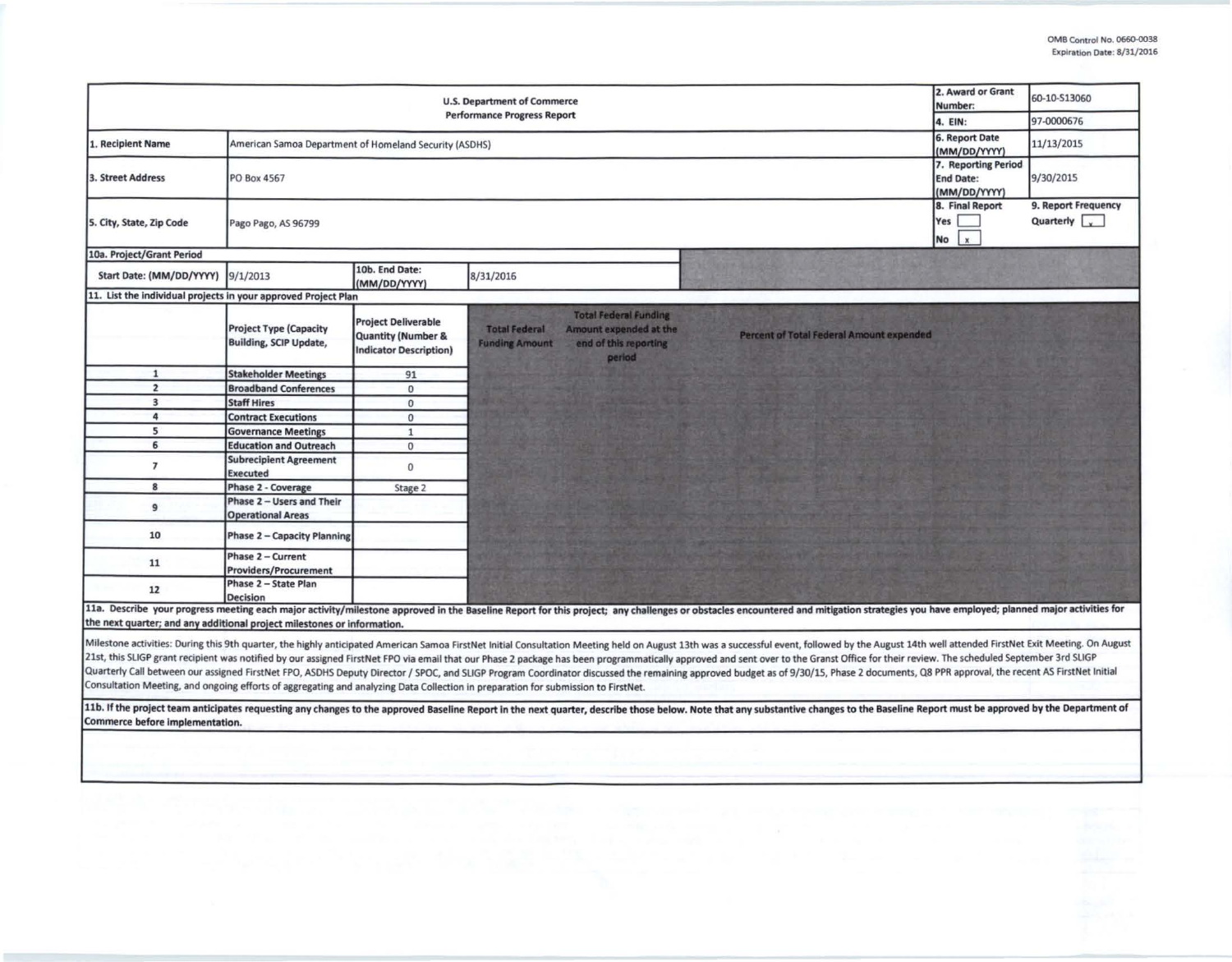11c. Provide any other information that would be useful to NTIA as it assesses this project's progress.<br>On July 31st, the Mutualink FirstNet Update email subject: How Will FirstNet Meet Your State's Interoperability Needs? members of our Territorial Emergency Communications Committee for better understanding of the 6 major points regarding the fundamental capabilities of FirstNet. Upon receipt of September 8th FirstNet email invitation, 3 pa our AS Department of Homeland Security FirstNet Data Collection Lead, AS Department of Public Safety IT / Territorial Emergency Communications Committee member, and AS Department of Public Works IT / TECC member were selec attend the Fall 2015 SPQC October 7 - 8 Meeting in Westminster, CO, On September 9th, minor equipment and office supplies purchase requests were submitted for FirstNet Phase 2 programmatic activities. SLIGP Program Coordin

## 12. Personnel

12a. If the project is not fully staffed, describe how any lack of staffing may impact the project's time line and when the project will be fully staffed.

A follow-up SLIGP Call on Friday, September 18th at 9:30 AM SST with our assigned FirstNet FPO to discuss a Wednesday, September 16 emailed request from SLIGP Program Coordinator in an effort to mitigate ongoing detailed c

| 12b. Staffing Table                                                         |                                                                                                                                       |                                                                                                                                                   |                                                                                     |                      |                                             |                   |                 |                                                                                                                             |                                          |
|-----------------------------------------------------------------------------|---------------------------------------------------------------------------------------------------------------------------------------|---------------------------------------------------------------------------------------------------------------------------------------------------|-------------------------------------------------------------------------------------|----------------------|---------------------------------------------|-------------------|-----------------|-----------------------------------------------------------------------------------------------------------------------------|------------------------------------------|
| Job Title                                                                   | <b>FTE%</b>                                                                                                                           | <b>Project (s) Assigned</b>                                                                                                                       |                                                                                     |                      |                                             |                   |                 | Change                                                                                                                      |                                          |
| <b>SWIC</b>                                                                 |                                                                                                                                       |                                                                                                                                                   | Provide additional oversight and incorporation into the State Interoperability Plan |                      |                                             |                   |                 |                                                                                                                             |                                          |
| SLIGP Program Coordinator                                                   |                                                                                                                                       | Provide administrative oversight of project for grants management, governance and outreach activities                                             |                                                                                     |                      |                                             |                   |                 |                                                                                                                             |                                          |
| Technical/Administrative<br>Support Staff                                   | 0                                                                                                                                     | Provide support role in assisting in coordination of all SLIGP activities and performing the leg-work for all the activities proposed in the plan |                                                                                     |                      |                                             |                   |                 | Tech FTE Support Staff<br>ttransferred out of<br><b>ASDHS FirstNet Program</b><br>in late August to local<br>Judiny entity. |                                          |
| Technical/Administrative<br>Support Staff                                   |                                                                                                                                       | Provide support role in assisting in coordination of all SLIGP activities and performing the leg-work for all the activities proposed in the plan |                                                                                     |                      |                                             |                   |                 |                                                                                                                             |                                          |
|                                                                             |                                                                                                                                       |                                                                                                                                                   |                                                                                     |                      |                                             |                   |                 |                                                                                                                             |                                          |
| 13. Subcontracts (Vendors and/or Subrecipients) NONE                        |                                                                                                                                       |                                                                                                                                                   |                                                                                     |                      |                                             |                   |                 |                                                                                                                             |                                          |
|                                                                             | 13a. Subcontracts Table – include all subcontractors. The totals from this table must equal the "Subcontracts Total" in Question 14f. |                                                                                                                                                   |                                                                                     |                      |                                             |                   |                 |                                                                                                                             |                                          |
| Name                                                                        | <b>Subcontract Purpose</b>                                                                                                            |                                                                                                                                                   | Type<br>(Vendor/Subrec.)                                                            | RFP/RFQ Issued (Y/N) | <b>Contract</b><br><b>Executed</b><br>(Y/N) | <b>Start Date</b> | <b>End Date</b> | <b>Total Federal Funds</b><br>Allocated                                                                                     | <b>Total Matching Funds</b><br>Allocated |
|                                                                             |                                                                                                                                       |                                                                                                                                                   |                                                                                     |                      |                                             |                   |                 |                                                                                                                             |                                          |
|                                                                             |                                                                                                                                       |                                                                                                                                                   |                                                                                     |                      |                                             |                   |                 |                                                                                                                             |                                          |
|                                                                             |                                                                                                                                       |                                                                                                                                                   |                                                                                     |                      |                                             |                   |                 |                                                                                                                             |                                          |
|                                                                             |                                                                                                                                       |                                                                                                                                                   |                                                                                     |                      |                                             |                   |                 |                                                                                                                             |                                          |
| 13b. Describe any challenges encountered with vendors and/or subrecipients. |                                                                                                                                       |                                                                                                                                                   |                                                                                     |                      |                                             |                   |                 |                                                                                                                             |                                          |
|                                                                             |                                                                                                                                       |                                                                                                                                                   |                                                                                     |                      |                                             |                   |                 |                                                                                                                             |                                          |